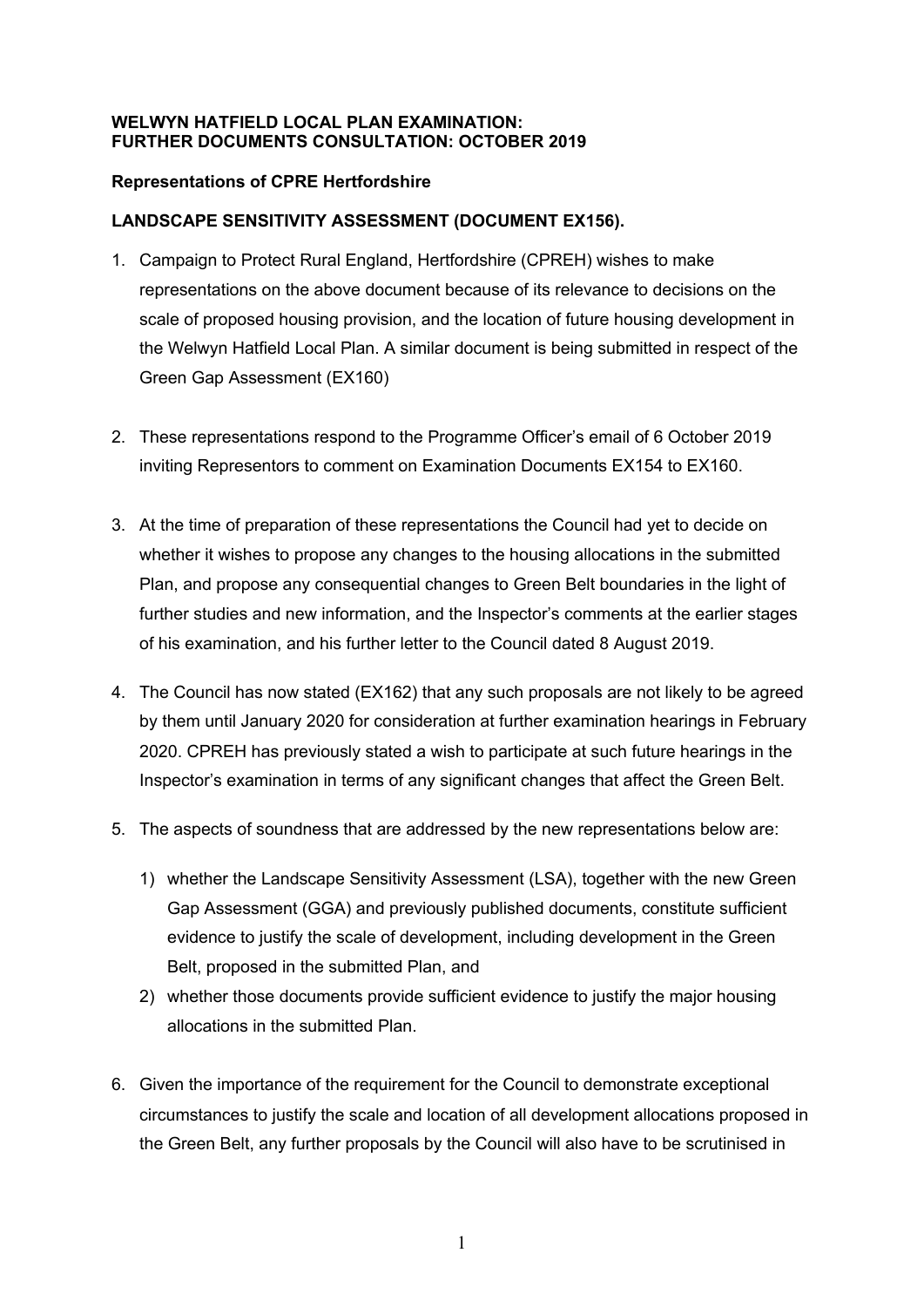2020. CPREH wishes to be given an opportunity to make representations on any such proposals before they are examined by the Inspector.

- 7. The LSA is helpful in addressing for the first time the sensitivity of parcels of land across the Borough to landscape change as a result of major development. Unfortunately, and necessarily because of the different methodologies, the areas chosen for study do not align with the parcels of land chosen for assessment in the Green Belt studies, including the most recent Green Belt Review (GBR) (EX99). The LSA does however enable areas to be identified that would be harmed by development that may not have been revealed by reliance solely on the GBR. CPREH has sought to interpret the findings in order to identify those areas of land where the weight of evidence is now that they should not be developed as a result of the LSA research such that the overall amount of proposed development in the current Green Belt is unjustified.
- 8. CPREH has also looked at the areas already proposed for major development in the Plan, and the pattern of harm that would arise from the overall scale of development proposed in the Plan when the research for the LSA and the GGA are compared with the GBR studies.

## **Findings of the LSA**

- 9. Figure 3.1 on page 19 of the LSA reveals the extent of the Borough's countryside that is subject to what are described as absolute constraints which should prevent development and where the sensitivity to new development is more than moderate. The vast majority of the countryside is within those categories with only a relatively small numbers of areas or subdivisions of them of low or moderate sensitivity.
- 10. When the individual character area assessments are looked at in more detail however, it is apparent that there are parts of areas categorised as of low to moderate sensitivity that are of significant sensitivity for at least one of the criteria applied in the research. As stated at paragraph 2.20, one criterion alone may be sufficient to result in a judgement of high sensitivity. An example of this is the area (31a in the LSA) between Hatfield and Stanborough (currently a washed over Green Belt settlement) which is described as having a high sensitivity to development because of its high visibility and very open character, yet is only categorised as part of a wider area of lower sensitivity. This is despite the assessment noting (page 58) that '…there is some sensitivity associated with the area's role in preserving distinction between Hatfield and Stanborough, and in the